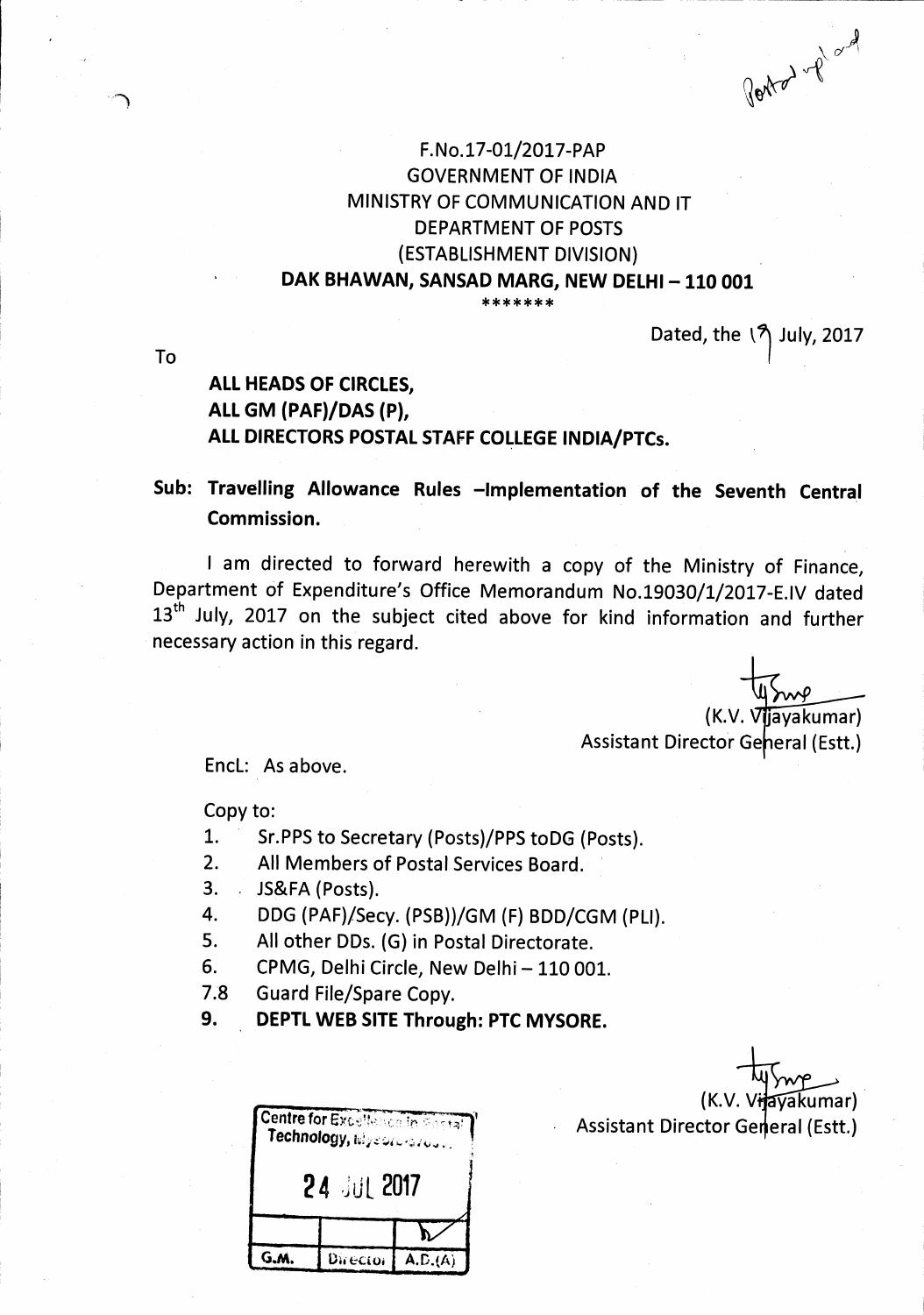No.19030/1/2017-E.IV Government of India Ministry of Finance Department of Expenditure

New Delhi, the 13th July 2017

### **OFFICE MEMORANDUM**

Subject: Travelling Allowance Rules - Implementation of the Seventh Central Pay Commission.

Consequent upon the decisions taken by the Government on the recommendations of the Seventh Central Pay Commission relating to Travelling Allowance entitlements to civilian employees of Central Government, President is pleased to decide the revision in the rates of Travelling Allowance as set out in the Annexure to this Office Memorandum.

The 'Pay Level' for determining the TA/DA entitlement is as indicated in Central Civil Service (Revised Pay)  $2<sup>1</sup>$ **Rules 2016.** 

The term 'Pay in the Level' for the purpose of these orders refer to Basic Pay drawn in appropriate Pay level  $\overline{3}$ in the Pay Matrix as defined in Rule 3(8) of Central Civil Services (Revised Pay) Rules, 2016 and does not include Non-Practising Allowance (NPA), Military Service Pay (MSP) or any other type of pay like special pay, etc

However, if the Travelling Allowance entitlements in terms of the revised entitlements now prescribed result in 4 a lowering of the existing entitlements in the case of any individual, groups or classes of employees, the entitlements, particularly in respect of mode of travel, class of accommodation, etc., shall not be lowered. They will instead continue to be governed by the earlier orders on the subject till such time as they become eligible, in the normal course, for the higher entitlements.

The claims submitted in respect of journey made on or after 1st July, 2017, may be regulated in accordance  $5<sub>1</sub>$ with these orders. In respect of journeys performed prior to 1st July, 2017, the claims may be regulated in accordance with the previous orders dated 23.09.2008.

It may be noted that no additional funds will be provided on account of revision in TA/DA entitlements. It may  $6.$ therefore be ensured that permission to official travel is given judiciously and restricted only to absolutely essential official requirements.

 $\overline{\mathcal{L}}$ These orders shall take effect from 01st July, 2017

Separate orders will be issued by Ministry of Defence and Ministry of Railways in respect of Armed Forces 8. personnel and Railway employees, respectively.

In so far as the persons serving in the Indian Audit & Accounts Department are concerned, these orders issue 9. in consultation with the Comptroller & Auditor General of India.

Hindi version is attached.

(Nirmala Dev) Deputy Secretary to the Government of India

To.

All Ministries and Departments of the Govt. of India etc. as per standard distribution list.

Copy to: C&AG and U.P.S.C., etc. as per standard endorsement list.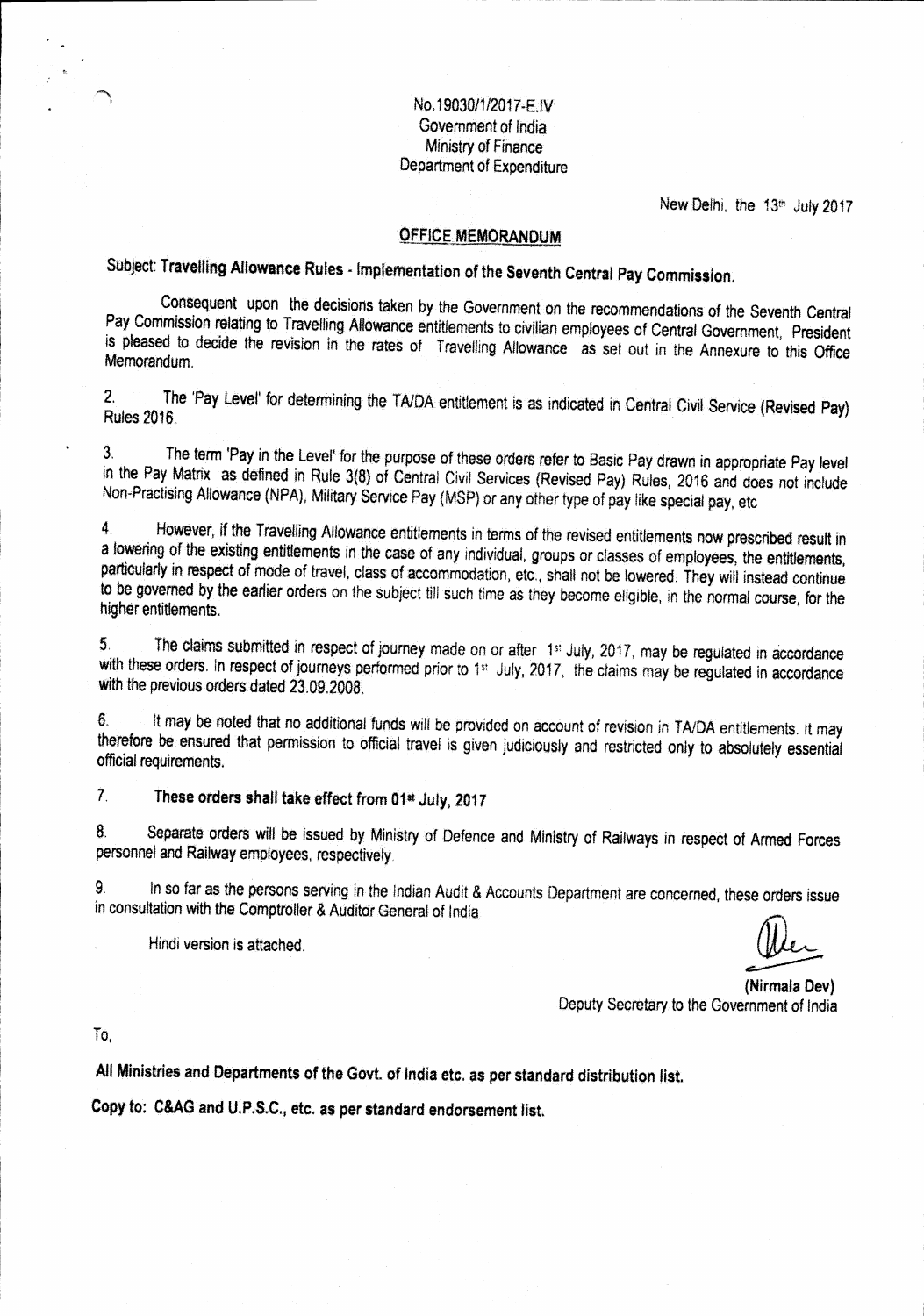## Annexure to Ministry of Finance, Department of Expenditure O.M.No.19030/1/2017-E.IV dated 10th July 2017.

In supersession of Department of Expenditure's O.M. No. 19030/3/2008-E.IV dated 23.09.2008, in respect of Travelling Allowance the following provisions will be applicable with effect from 01.07.2017 :

### $2.$ **Entitlements for Journeys on Tour or Training**

#### $A.(i)$ Travel Entitlements within the Country

| Pay Level in Pay Matrix | <b>fravel entitlement</b>                   |
|-------------------------|---------------------------------------------|
| 14 and above            | Business/Club class by air or AC-I by train |
| 12 and 13               | Economy class by air or AC-I by train       |
| 6 to 11                 | Economy class by air or AC-II by train      |
| 5 and below             | First Class/AC-III/AC Chair car by train    |

It has also been decided to allow the Government officials to travel by Premium Trains/Premium Tatkal  $(ii)$ Trains/Suvidha Trains, the reimbursement to Premium Tatkal Charges for booking of tickets and the reimbursement of Dynamic/Flexi-fare in Shatabdi/Rajdhani/Duronto Trains while on official tour/ training. Reimbursement of Tatkal Seva Charges which has fixed fare, will remain continue to be allowed. Travel entitlement for the journey in Premium/Premium Tatkal/Suvidha/ Shatabdi/Rajdhani/ Duronto Trains will be as under :-

| Pay Level in Pay matrix | Travel Entitlements in Premium/Premium Tatkal/Suvidha/ Shatabdi/<br>Rajdhani/ Duronto Trains                                              |
|-------------------------|-------------------------------------------------------------------------------------------------------------------------------------------|
| 12 and above            | Executive/AC 1 <sup>st</sup> Class (In case of Premium/Premium<br>Tatkal/Suvidha/Shatabdi/Rajdhaňi Trains as per available highest class) |
| 6 to 11                 | AC 2 <sup>nd</sup> Class/Chair Car (In Shatabdi Trains)                                                                                   |
| 5 & below               | AC 3 <sup>rd</sup> Class/Chair Car                                                                                                        |

- The revised Travel entitlements are subject to following:- $(iii)$ 
	- In case of places not connected by rail, travel by AC bus for all those entitled to travel by AC II Tier and  $(a)$ above by train and by Deluxe/ordinary bus for others is allowed.
	- In case of road travel between places connected by rail, travel by any means of public transport is  $(b)$ allowed provided the total fare does not exceed the train fare by the entitled class.
	- All mileage points earned by Government employees on tickets purchased for official travel shall be  $(c)$ utilized by the concerned department for other official travel by their officers. Any usage of these mileage points for purposes of private travel by an officer will attract departmental action. This is to ensure that the benefits out of official travel, which is funded by the Government, should accrue to the Government
	- In case of non-availability of seats in entitled class, Govt. servants may travel in the class below their  $(d)$ entitled class.
- International Travel Entitlement : **B.**

| Pay Level in Pay Matrix                                                                                                                                                                                                                                                                                                                                                                                                                                                                                | Travel entitlement                                                                                                                                                                                                                             |  |
|--------------------------------------------------------------------------------------------------------------------------------------------------------------------------------------------------------------------------------------------------------------------------------------------------------------------------------------------------------------------------------------------------------------------------------------------------------------------------------------------------------|------------------------------------------------------------------------------------------------------------------------------------------------------------------------------------------------------------------------------------------------|--|
| 17 and above                                                                                                                                                                                                                                                                                                                                                                                                                                                                                           | .<br>A construction of the community of the contract of the community of the contract of the contract of the contract of<br>sa cha comando complemental programma aproximadamente al modern<br>First class                                     |  |
| $14$ to $16$<br>$\label{eq:constrained} \begin{aligned} \text{for } \texttt{CCTM} & \texttt{in} \texttt{in} & \texttt{in} \texttt{in} & \texttt{in} \texttt{in} & \texttt{in} \texttt{in} & \texttt{in} & \texttt{in} & \texttt{in} & \texttt{in} & \texttt{out} & \texttt{out} & \texttt{out} & \texttt{out} & \texttt{out} & \texttt{out} & \texttt{out} & \texttt{out} & \texttt{out} & \texttt{out} & \texttt{out} & \texttt{out} & \texttt{out} & \texttt{out} & \texttt{out} & \texttt{out} & \$ | Business/Club class                                                                                                                                                                                                                            |  |
| 13 and below                                                                                                                                                                                                                                                                                                                                                                                                                                                                                           | -conomy class<br>Marchine and the control of the control and design and an action of the control of the control of the control of the control of the control of the control of the control of the control of the control of the control of the |  |